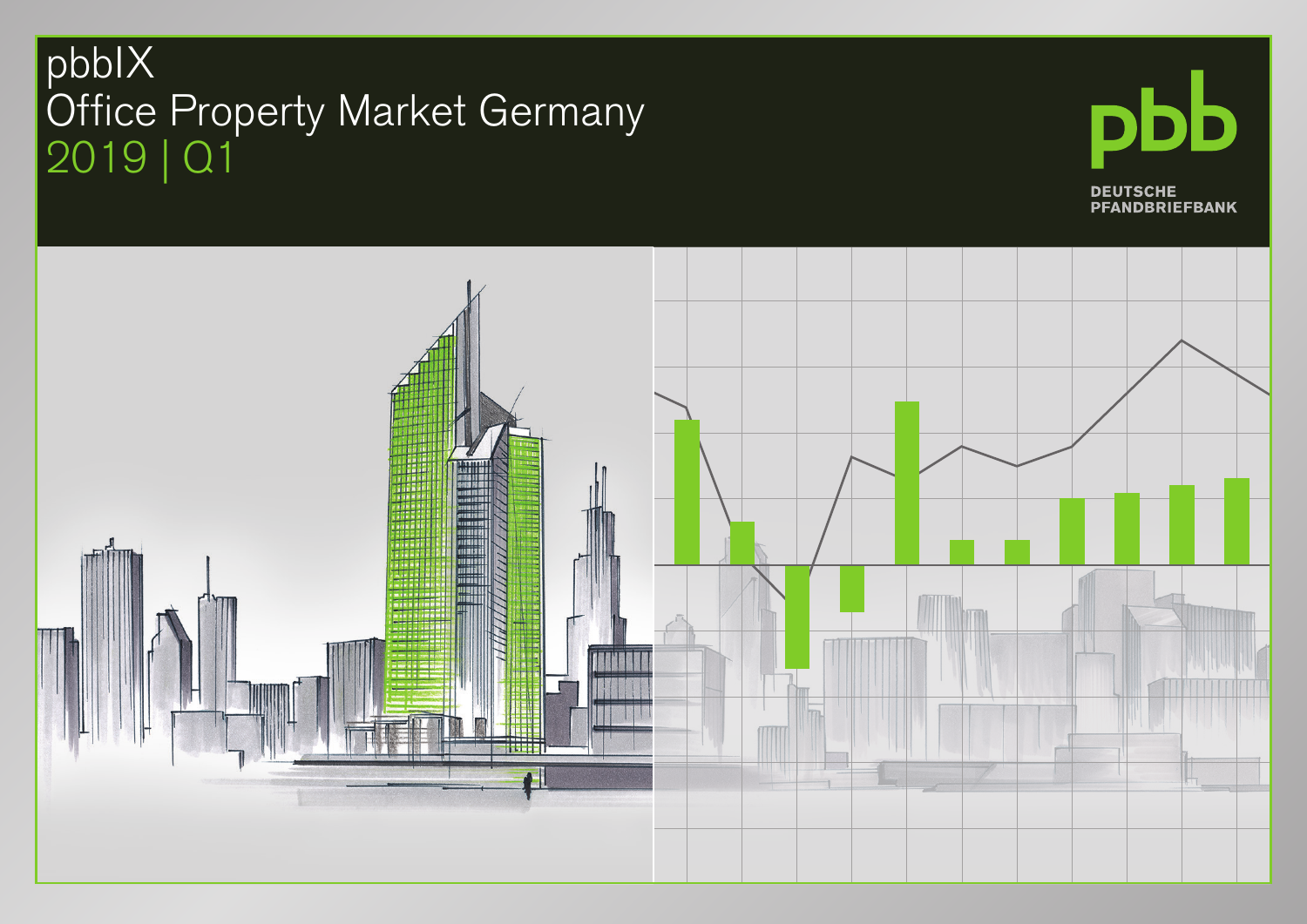#### Disclaimer

Deutsche Pfandbriefbank AG (pbb) is the sponsor of this document. vdpResearch GmbH, Berlin, is responsible for the content.

pbb does not verify the figures and other information used and does not accept any liability for the content. It shall not be obliged to correct or point out any inaccuracies or incompleteness. pbb may stop publication at any time.

Any liability for negligence on the part of pbb arising from or in connection with this document shall be excluded unless it is a matter of injury to life, limb or health, and unless such exclusion of liability is excluded for other legally compelling reasons.

All legal relationships arising from, or in connection with, this document in relation to pbb shall be governed solely by the substantive law of the Federal Republic of Germany. Exclusive legal venue shall be Munich, as far as this can be permissibly agreed upon.

Data and information contained in this publication are based on sources and methodical approaches which vdpResearch GmbH considers to be reliable. However, vdpResearch GmbH cannot guarantee the accuracy or completeness of the information provided. Any opinions expressed reflect the current views of vdpResearch GmbH. However, no assurance can be given with regard to the content of such opinions or forecasts.

#### Imprint

Deutsche Pfandbriefbank AG Freisinger Straße 5 85716 Unterschleißheim Germany

Management Board: Vorstandsmitglieder: Andreas Arndt (CEO), Thomas Köntgen (Deputy CEO), Andreas Schenk, Marcus Schulte Chairman of the Supervisory Board: Dr Günther Bräunig Registered office: Munich Legal form: Aktiengesellschaft Companies Register No: Munich District Court, record HRB 41054 International VAT ID code: DE811223976

#### Supervisory authorities:

Federal Financial Supervisory Authority, Graurheindorfer Str. 108, 53117 Bonn and Marie-Curie-Straße 24-28, 60439 Frankfurt am Main European Central Bank, Sonnemannstraße 20, 60314 Frankfurt am Main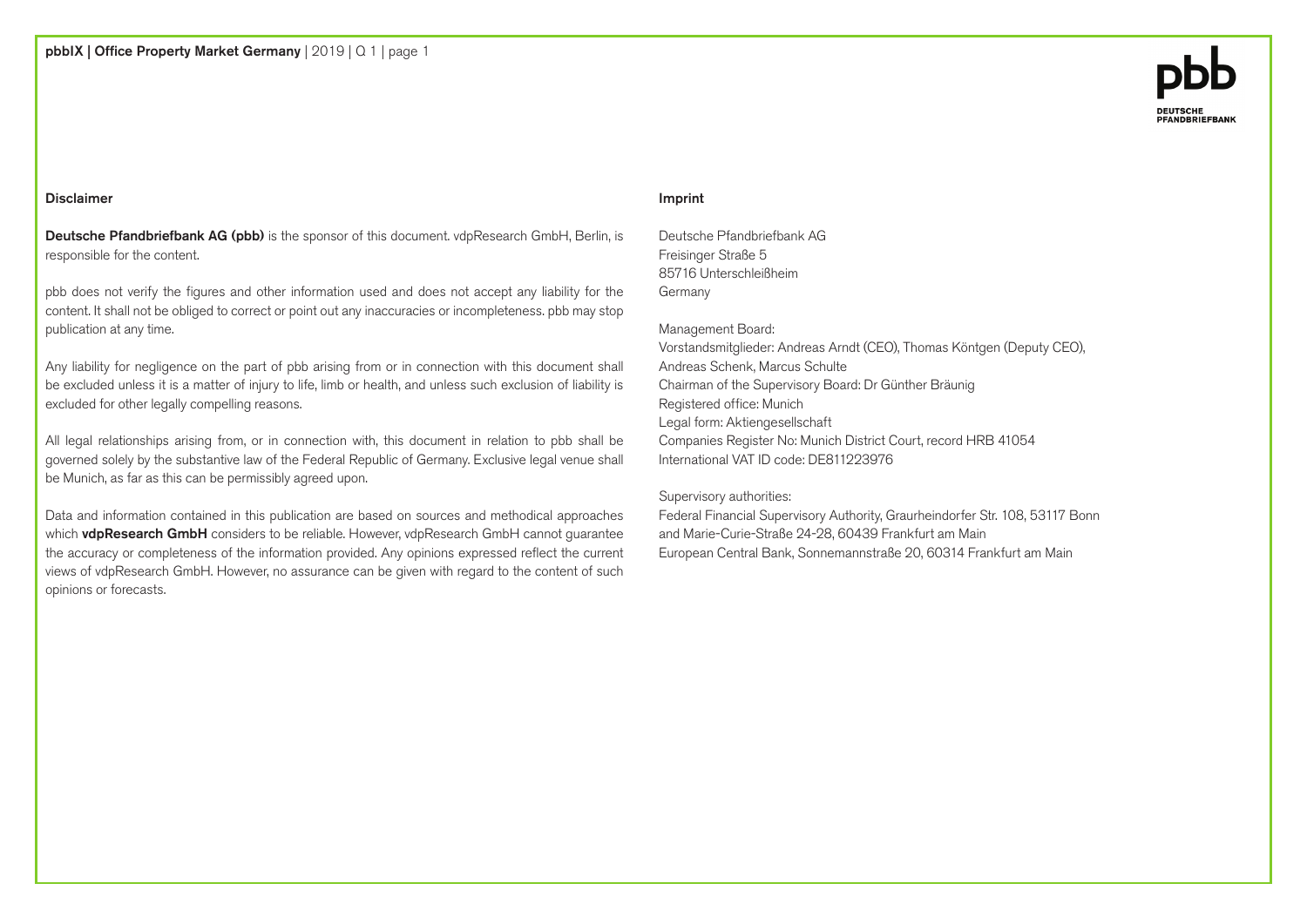### Overview

The BIG7 office markets remained on an **upward trend** in the 1st quarter and thus again defied the challenges of the weaker economic development. The pbbIX office property market index fell only slightly compared to the previous quarter and, with a value of 0.79, remains at a level which suggests an upward office market trend.

The lynchpin of this development is the situation on the markets for office space and the rental market. Vacant office space at the major office locations in Germany is currently very limited. Overall, the demand for office space remains higher than the number of new buildings being completed. This shortage, which is in some cases extreme, has once again intensified and continues to result in rising rents for newly let space.

The pbbIX office property index was supported by developments on the **invest**ment market. Inflow in the first quarter of 2019 was notably lower than in the record-breaking fourth quarter of the previous year. Nevertheless, the initial yields, albeit with a slight decline, clearly show that investors continue to regard office properties as attractive. The majority of investments came from international investors.

The same risks and uncertainties which were observed in the previous quarter also apply to the further market development. The economic downturn calls for caution. In addition, the scope for further strong increases in capital values is likely to be largely exhausted due to the very low initial yields. In the long run. the capital values can only rise with the development of the rental prices.



### pbbIX BIG 7 | Index

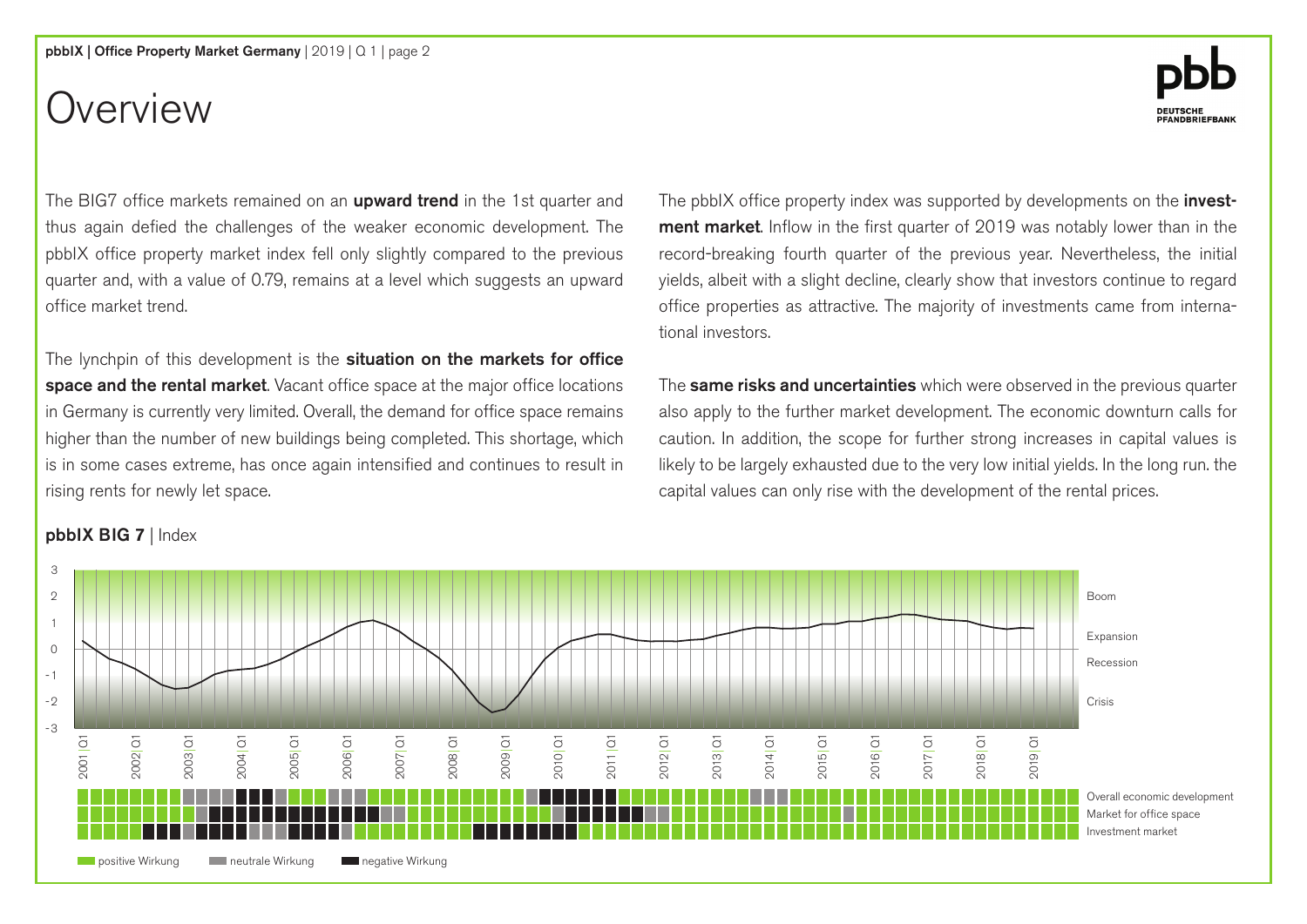### Overall economic outlook

The **weaker growth** of the German economy continued in the 1st quarter of 2019. The reasons lie both in the overall international economic environment and in industry-specific events in Germany. These include the trade conflicts originating in the US, the unclear consequences of Great Britain's withdrawal from the EU, various challenges in the automotive industry and capacity bottlenecks in the construction industry slowing growth. Accordingly, the weakening is reflected both in net exports and in domestic demand, above all in investments. In the first quarter of 2019, the combined economic output, measured in terms of real gross domestic product, hardly increased – continuing the trend of the previous quarter. Economic development is expected to be sluggish over 2019 as a whole. In their joint diagnosis, Germany's leading economic research institutes have come to the conclusion that real gross domestic product will grow at an average annual rate of only 0.8%.

As a result of the economic weakness, companies are more reluctant to increase employment. This is shown by the ifo Employment Barometer, which looks at employment plans for the next three months. This "barometer" has fallen continuously since the beginning of the year. Particularly in the manufacturing sector, more companies want to reduce than increase the number of employees. Overall, however, the number of employees has continued to rise because new jobs have been created, particularly in the service sector and in the construction industry. All in all, the negative effects of the current economic weakness on the demand for office space are likely to be limited.

Real gross domestic product | year-on-year change in %



Working population | year-on-year change in %



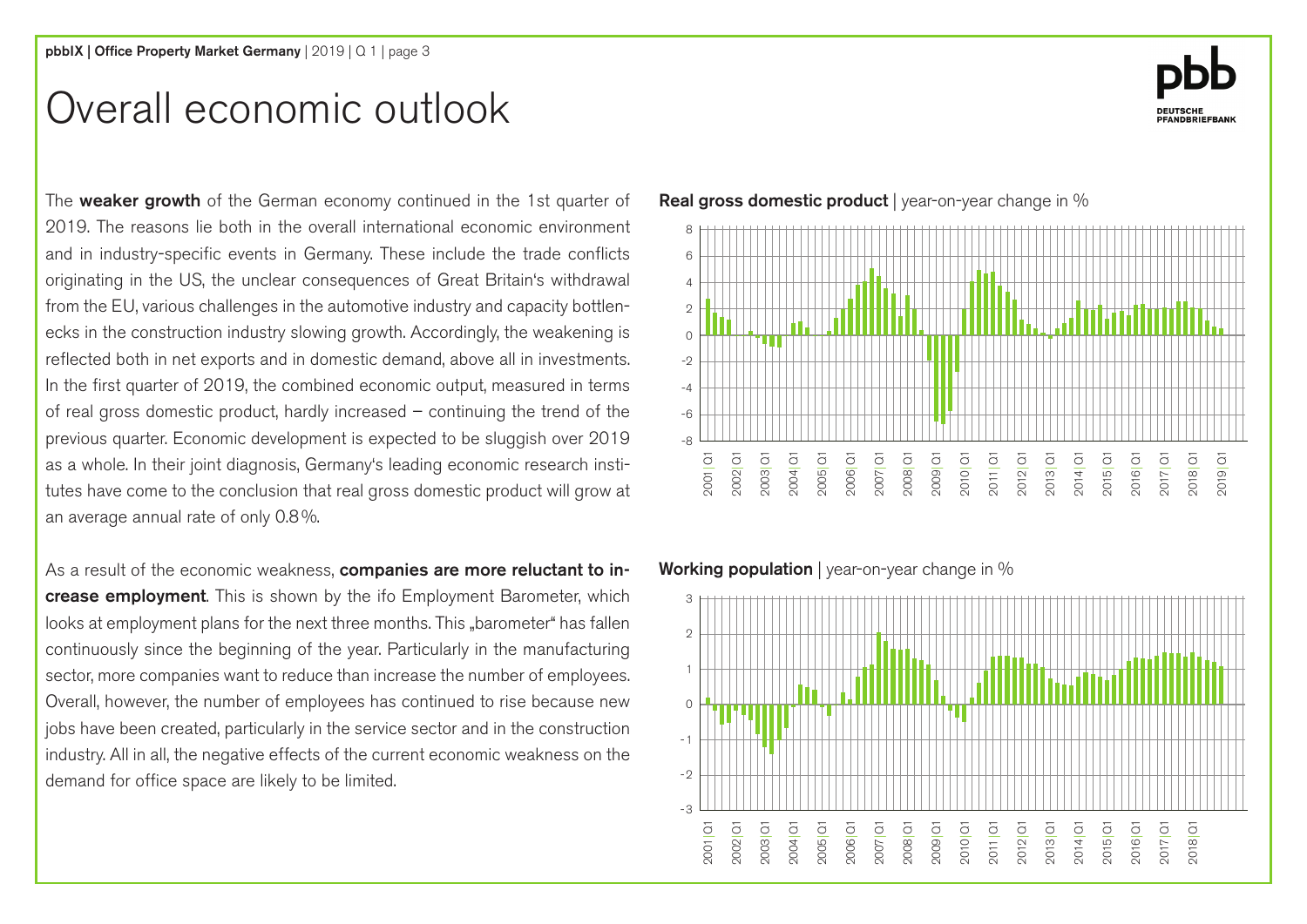### Market for office space

The economic slowdown and the related uncertainties and risks have **not vet** had a significant impact on the market for office space. Despite the general economic weakness, they are still in very good shape. In the first quarter of 2019, the combined vacancy rate in the BIG7 markets fell once again and is now at a level last reached around 19 years ago. In recent months, tenants have been easily found for newly constructed space. Although turnover in office space recently declined slightly, this was mainly due to supply-side bottlenecks and not to insufficient demand.

This will change little in the foreseeable future. There is no threat of a supply shortage. Although significantly more new office space will come onto the market this year than last year, vacant office space remains a rare commodity. Firstly, a large proportion of the new space has already been prelet. Secondly, it is not the number of office jobs that is declining, but rather the number of new office jobs being created is decreasing.

The market situation therefore remains excellent from the landlord's point of view – tenants obviously accepted this once again in the first quarter. In all markets, the **increase in rents** continued due to competition for the scarce space available. In the BIG7 markets as a whole, prime rents in the 1st quarter of 2019 were 1.6% higher than in the previous quarter and 5.5% higher than in the corresponding period of the previous year. The course of rental development is therefore still set for expansion.

### **Office space vacancies (BIG 7)** I in % of the portfolio



### Top rents (BIG 7) | year-on-year change in  $%$



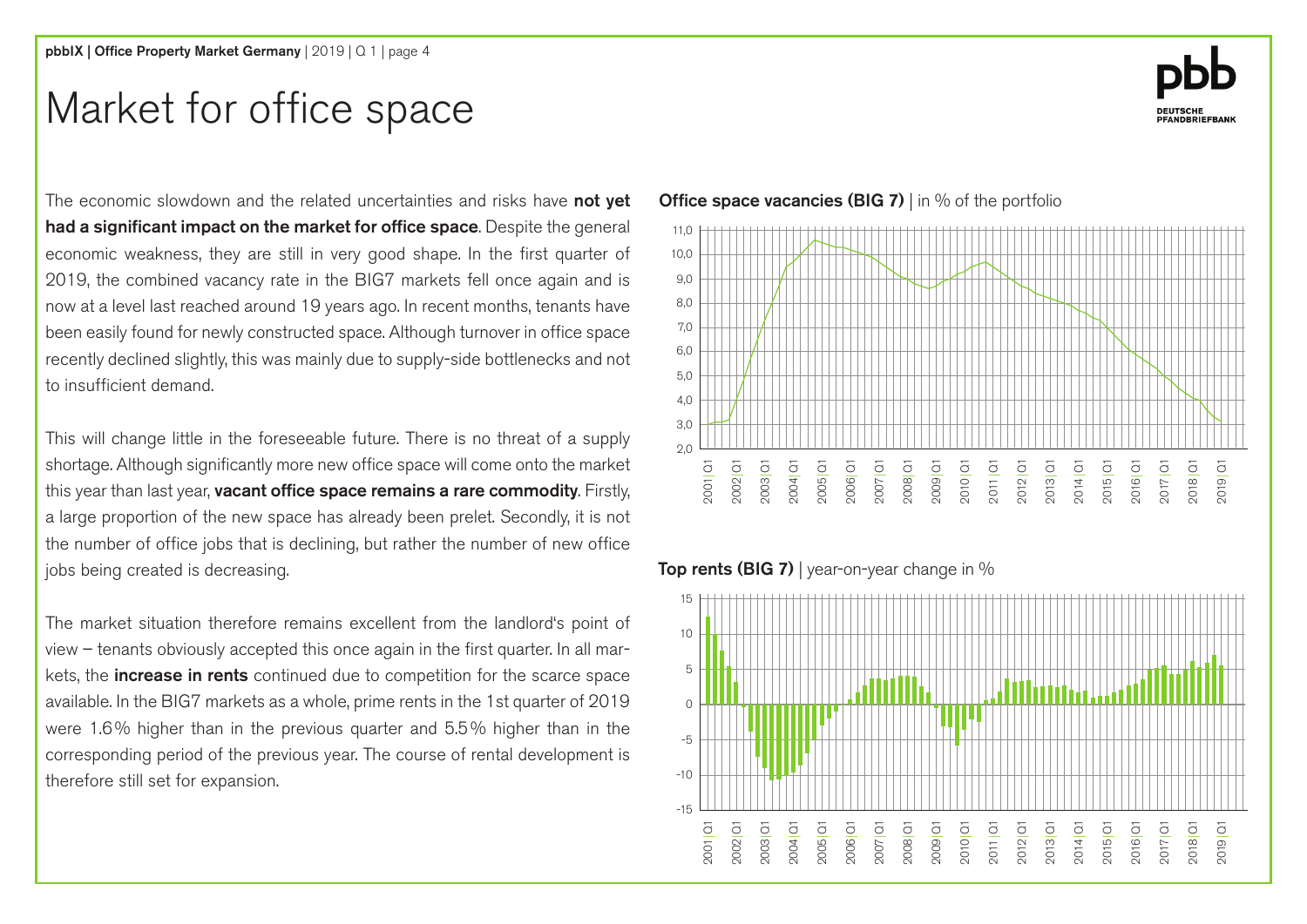### Investment market

In the first three months of 2019, capital inflows to the investment market declined noticeably. This decline is mainly due to the exceptionally high inflows in the previous quarter (just under  $\epsilon$  9 billion). It is therefore more of a statistical phenomenon than a decline in investor interest in investments on the office market. According to Real Capital Analytics, office properties with a total value of  $\epsilon$  2.7 billion changed hands. Almost 60% of the inflows came from abroad, mainly to Berlin and Munich. These two cities accounted for 54% of all capital inflows and 75% of all capital inflows from abroad.

The development of the net initial yields shows that office properties in the BIG7 markets are highly attractive to investors and therefore continue to be in high demand. Despite record-low starting levels, yields again fell slightly in the first three months of the current year. The decline is fundamentally justified as debt and capital market interest rates are very low. In addition, there was a favourable development on the property market. Despite the gloomy economic development, the prevailing demand will ensure stable and simultaneously rising rental income. This at least partially compensates for the rising risk of losses, which is inherent in the low yields. In principle, however, it is important to bear the following in mind: The further initial yields fall and the further rents increase, the more the downside risk of new real estate investment increases.

### $20$ 2,5 5,0 4,5 4,0 3,5 3,0 6,0 5,5

### Initial net yield (BIG 7) | in %

### 9 8

Investment volume (BIG 7) | in € billion



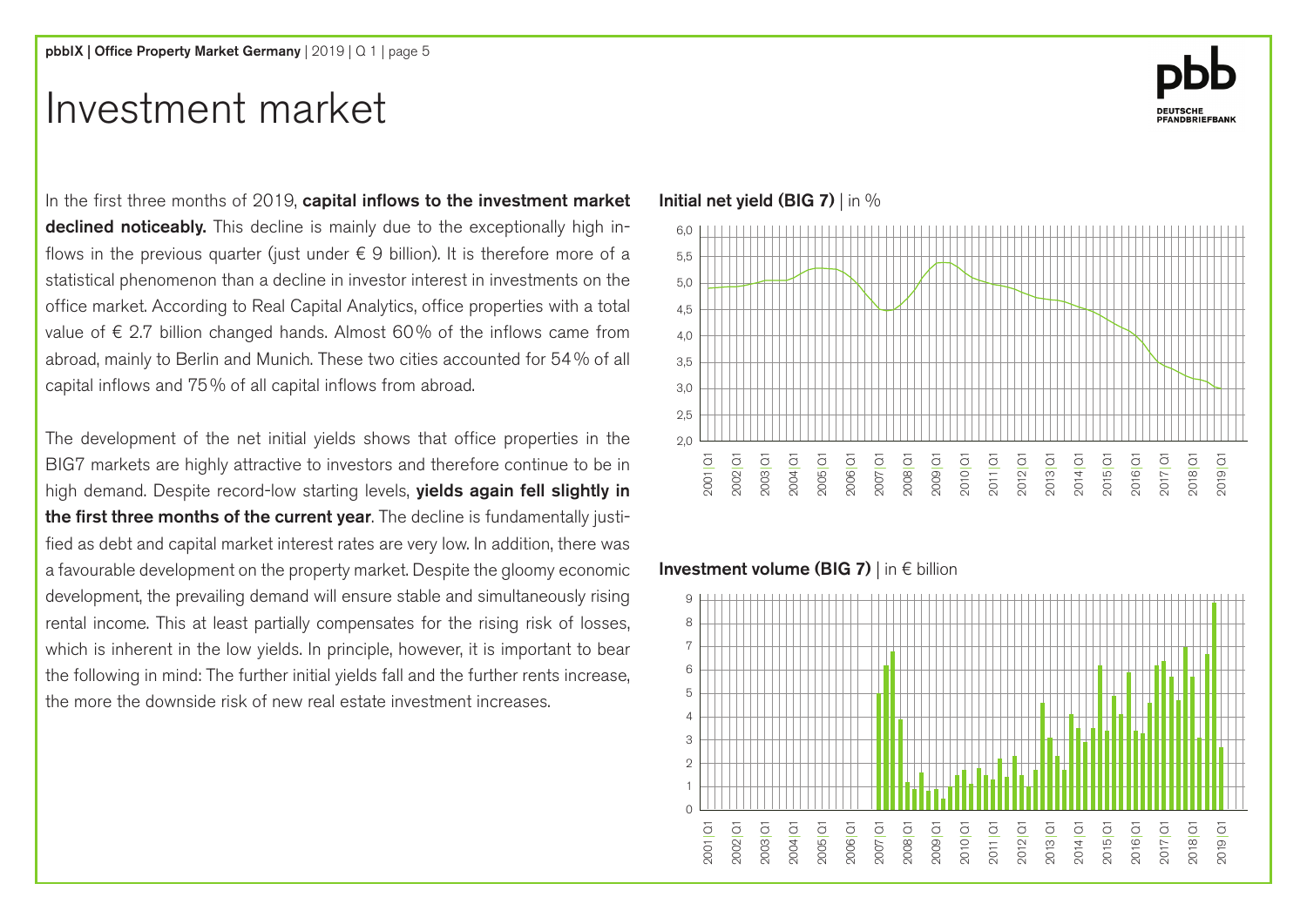### BERLIN

The high demand for office space in Berlin continued in the first quarter of 2019, both on the investment market and on the market for office space. The investment market again generated substantial turnover (€ 880 million). Several large-volume purchases, such as the Oberbaumcity office district and the completely revitalised Pressehaus am Alexanderplatz, made a major contribution to the result. The sideways movement in yields, already observed last year, has continued to consolidate in the first three months. On the other hand, there has been a further increase in prime and average office rents because user demand remains high. Compared to the same quarter of the previous year, take-up again rose slightly. Despite a noticeably higher volume of completions, vacancy fell again against the backdrop of the high pre-letting rate.

### **HAMBURG**

After a record result in the previous year, the investment market in Hamburg got off to a weaker start in the first quarter of 2019. Office properties with a total value of around € 230 million were traded. At € 100 million, the largest deal was the Burstah Ensemble in Hamburg central business district, where various other uses could emerge in the next few years in addition to office space. Initial prime yields remained unchanged at the low level of the previous quarter. On the market for office space, on the other hand, there was a noticeable increase in turnover, which was due in particular to several major deals, such as Xing (Unilever-Haus) and Vattenfall (Elbbrückenquartier). Accordingly, vacancies continued to decline. As in the previous quarter, office rents continued to peak at around  $\epsilon$  28 per m<sup>2</sup>.

#### pbbIX Berlin | Index -3 2 1  $\Omega$ -1 -2 3 2013|Q1 2014|Q1 2015|Q1 2016|Q1 2017|Q1 2018|Q1 2019|Q1 2012|Q1 2011|Q1 2010|Q1 2009|Q1 2008|Q1 2007|Q1 2006|Q1 2005|Q1 2004|Q1 2003|Q1 2002|Q1 2001|Q1 BIG 7 Berlin Boom **Recession** Crisis Expansion

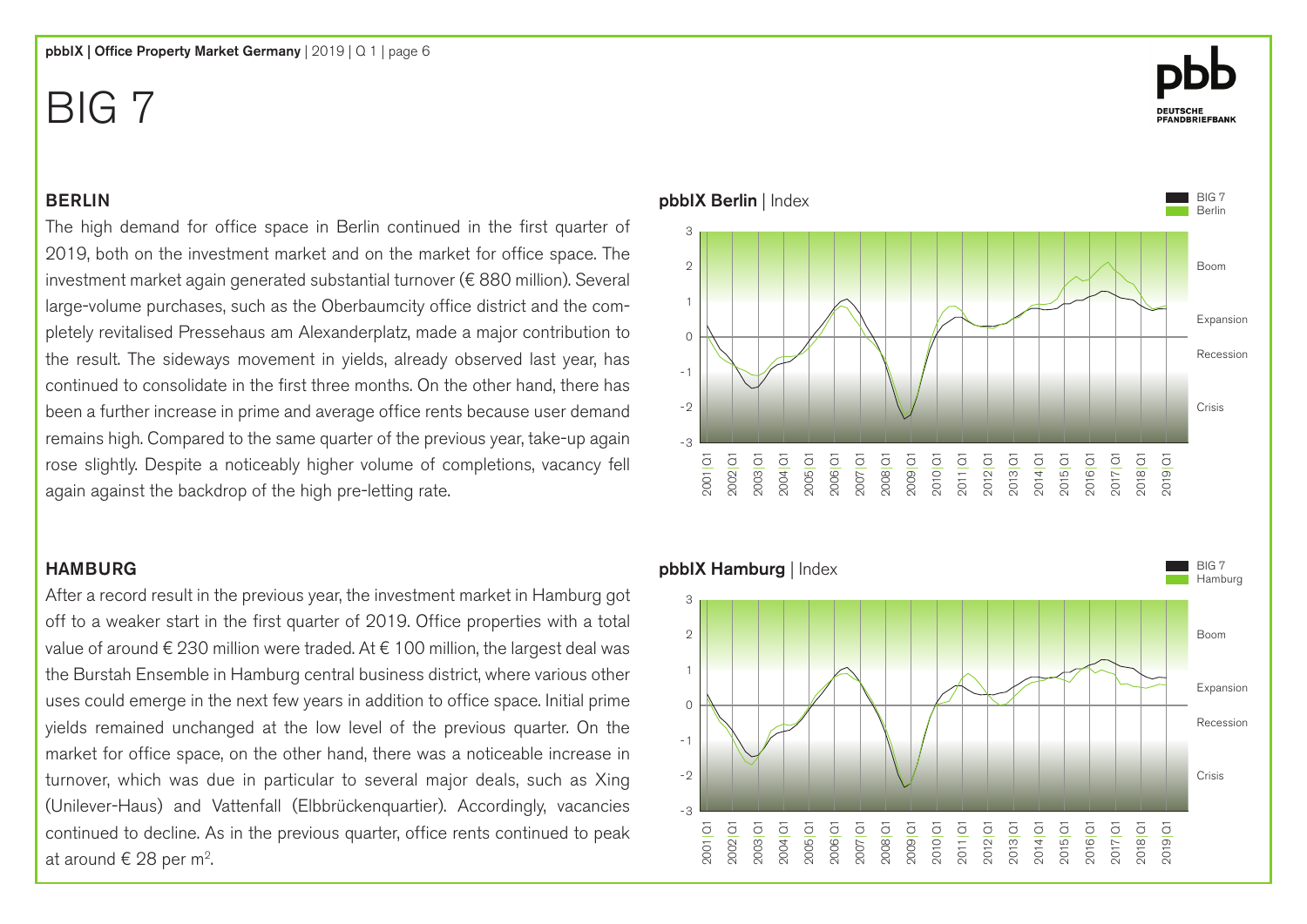### MUNICH

In Munich, too, the investment market started 2019 with a lower inflow of funds (€ 590 million). Domestic investors, in particular, showed lower volumes, although the sum of foreign investments was still comparatively high. The reasons for this decline were both a tight supply and the absence of large-volume deals. Only the acquisition of Westend Yards with a purchase price of  $\epsilon$  135 million was in the three-digit million range. The net initial yield again declined slightly. In Munich, the vacancy rate is below 2%. There is a lack of vacant space, which is increasingly slowing down take-up. At a good 190,000  $m^2$ , more than 15% less space was taken up in the 1st quarter of 2019 than in the corresponding quarter of the previous year. The shortage of space led to a renewed rise in prime rents.

### COLOGNE

In the first three months of 2019, office properties with a value of  $\epsilon$  260 million were acquired, with domestic investors accounting for almost 90% of the total. The largest transaction was the planned Wallarkaden, which changed hands for € 140 million. With regard to the initial yields, there was no change either on average or at the peak. Compared to the same quarter of the previous year, take-up of space showed a significant increase due to a higher number of large-scale leases. The largest leases include Sparkasse KölnBonn (16,000 m2) and WeWork (7,000  $m^2$  and 5,200  $m^2$  respectively). The vacancy rate for office space fell again and is now below the 3% mark, so that office rents continued to rise.

pbbIX Munich | Index 2 1  $\Omega$ -1 3

-3

-2



2013|Q1 2014|Q1 2015|Q1 2016|Q1 2017|Q1 2018|Q1 2019|Q1

2012|Q1 2011|Q1 2010|Q1 2009|Q1 2008|Q1 2007|Q1 2006|Q1 2005|Q1 2004|Q1 2003|Q1 2002|Q1 2001|Q1

BIG 7 **Munich** 

Boom

**Recession** 

Expansion

Crisis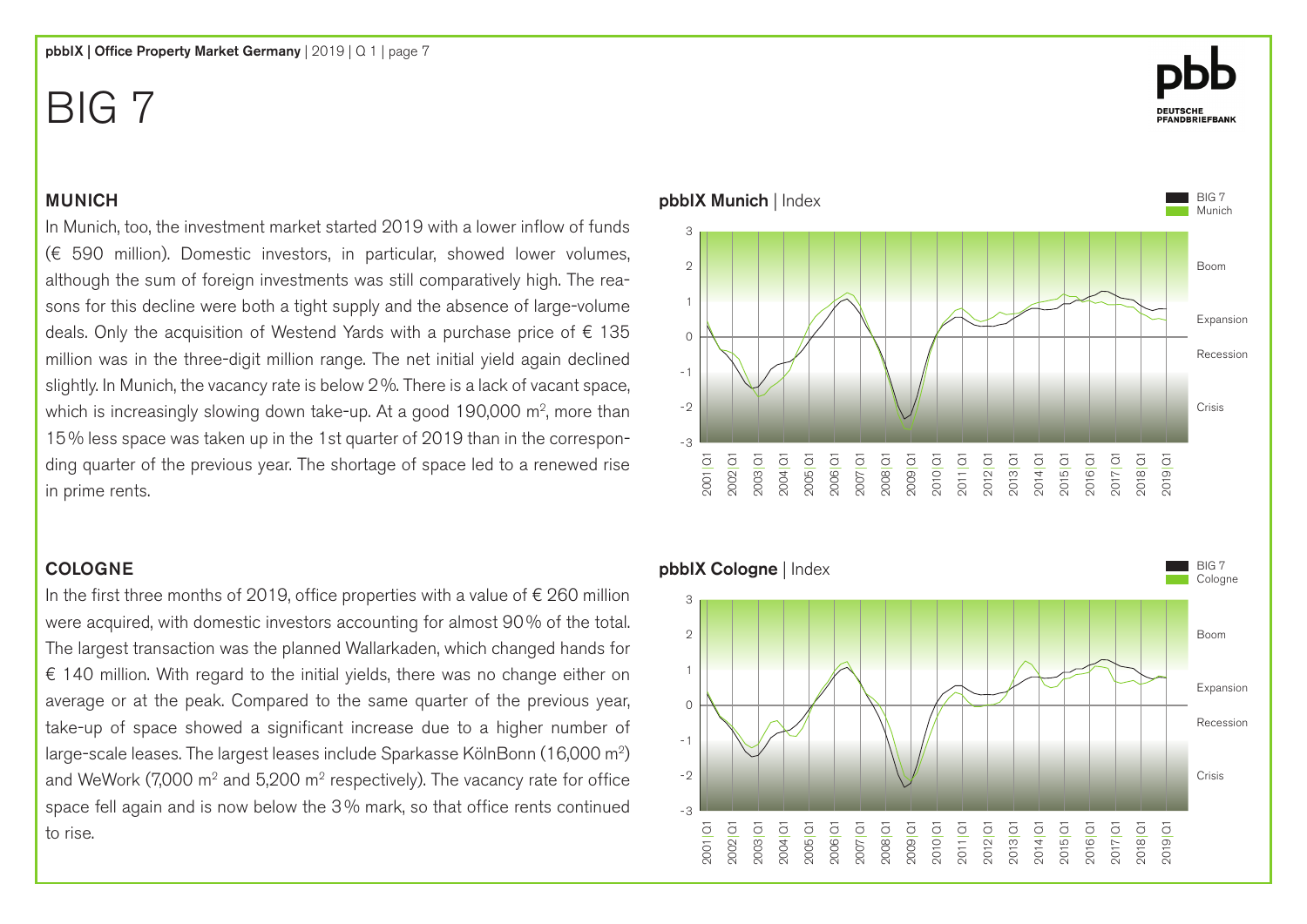### FRANKFURT

After an enormous year-end spurt, the Frankfurt investment market got off to a weak start. In total, office properties worth almost € 500 million changed hands, with domestic and foreign investors being almost equally active. One reason for the low turnover is the lack of large-volume deals starting at  $\epsilon$  100 million. Yields and prime rents were largely stable. The market for office space also ended the first quarter with a lower turnover than in the previous year. KPMG completed the largest contract by far with a rental area of around 45,000 m<sup>2</sup> and extended its existing lease in The Squaire by 10 years. At over 6%, the recent stagnation in office vacancy in Frankfurt is significantly higher than the average for the other BIG7 markets.

### DUSSELDORF

In the first quarter of 2019, activity on the investment market in Düsseldorf was subdued and – in contrast to the previous quarter – foreign investments in particular failed to materialise. According to the figures available to date, office properties with a total value of more than  $\epsilon$  210 million were traded. Of this amount, more than half ( $\epsilon$  140 million) was attributable to a single transaction – the purchase of the Herzog Terraces in Düsseldorf's city centre. While prime yields again fell slightly, prime rents moved sideways compared to the previous quarter. The letting market was brisk thanks to several large-scale leases, such as Barmer (13,600 m<sup>2</sup>) and Agentur für Arbeit (11,800 m<sup>2</sup>), so that the letting performance was significantly higher than in the same quarter of the previous year. As a result, the still comparatively high vacancy rate fell to 6%, its lowest level since the end of 2001.



pbbIX Frankfurt | Index

-3

-2

-1



2013|Q1 2014|Q1 2015|Q1 2016|Q1 2017|Q1 2018|Q1 2019|Q1

2012|Q1 2011|Q1 2010|Q1 2009|Q1 2008|Q1 2007|Q1 2006|Q1 2005|Q1 2004|Q1 2003|Q1 2002|Q1 2001|Q1

BIG 7 Frankfur

Boom

**Recession** 

Expansion

Crisis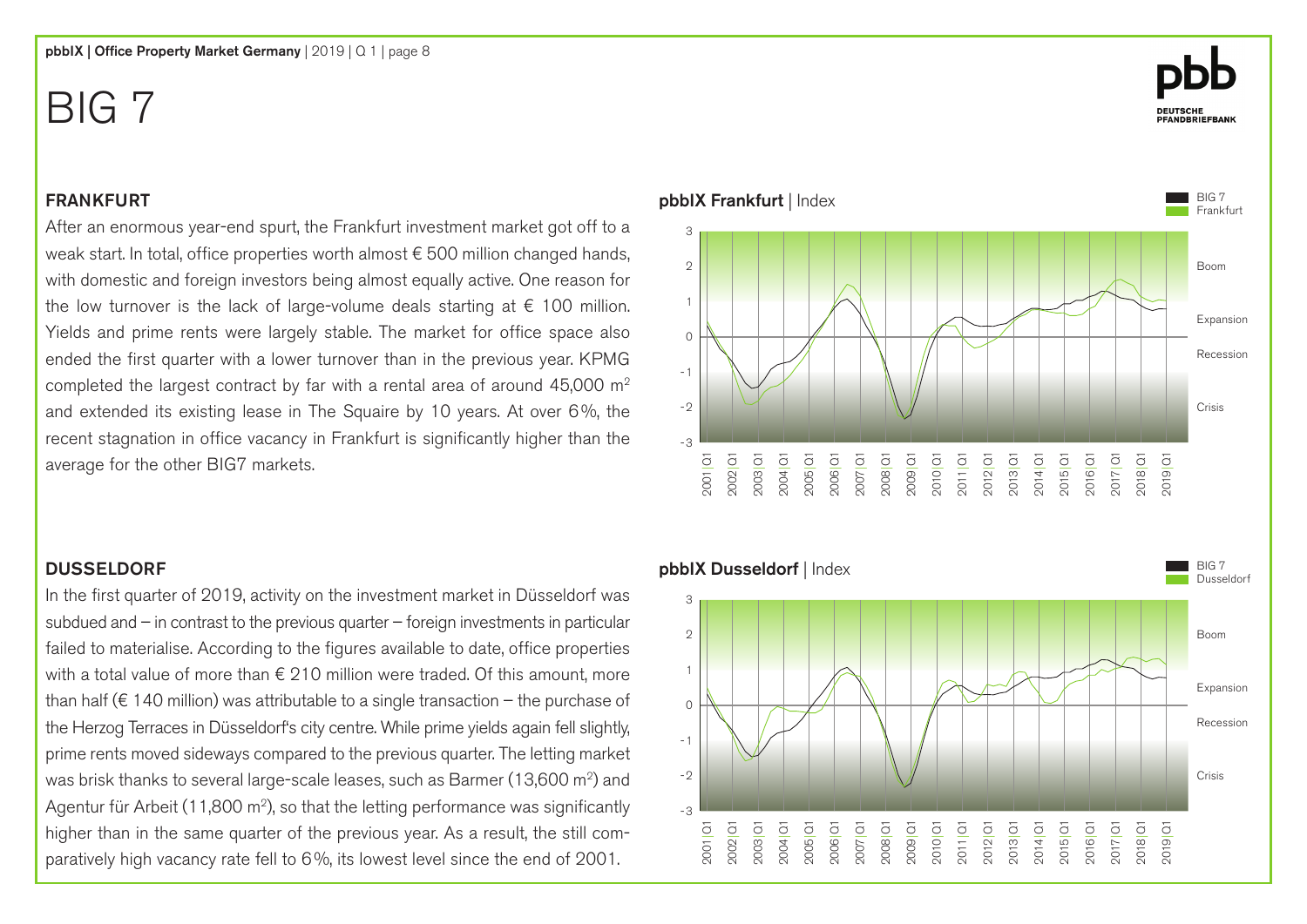### **STUTTGART**

The investment market in Stuttgart is still on a growth path, although in the first quarter of 2019 the transaction volume of office real estate, at around  $\epsilon$  190 million, was lower than that of retail properties. The largest office transaction was the purchase of Albplatz Forum for € 90 million. Against the backdrop of high demand, yields again fell slightly. At the same time, rents for office space again rose slightly. This was due to extremely brisk demand for large units, such as Siemens (20,000 m2) and Vector Informatik (25,000 m2), which led to an above-average letting result. At the same time, the vacancy rate fell to an alltime low, as only a few properties under construction are still available on the market.

#### pbbIX Stuttgart | Index -3 2 1  $\Omega$ -1 -2 3 BIG 7 **Stuttgart** 2013|Q1 2014|Q1 2015|Q1 2016|Q1 2017|Q1 2018|Q1 2019|Q1 2012|Q1 2011|Q1 2010|Q1 2009|Q1 2008|Q1 2007|Q1 2006|Q1 2005|Q1 2004|Q1 2003|Q1 2002|Q1 2001|Q1 Boom Recession Crisis Expansion

# **DEUTSCHE<br>PFANDBRIEFBANK**